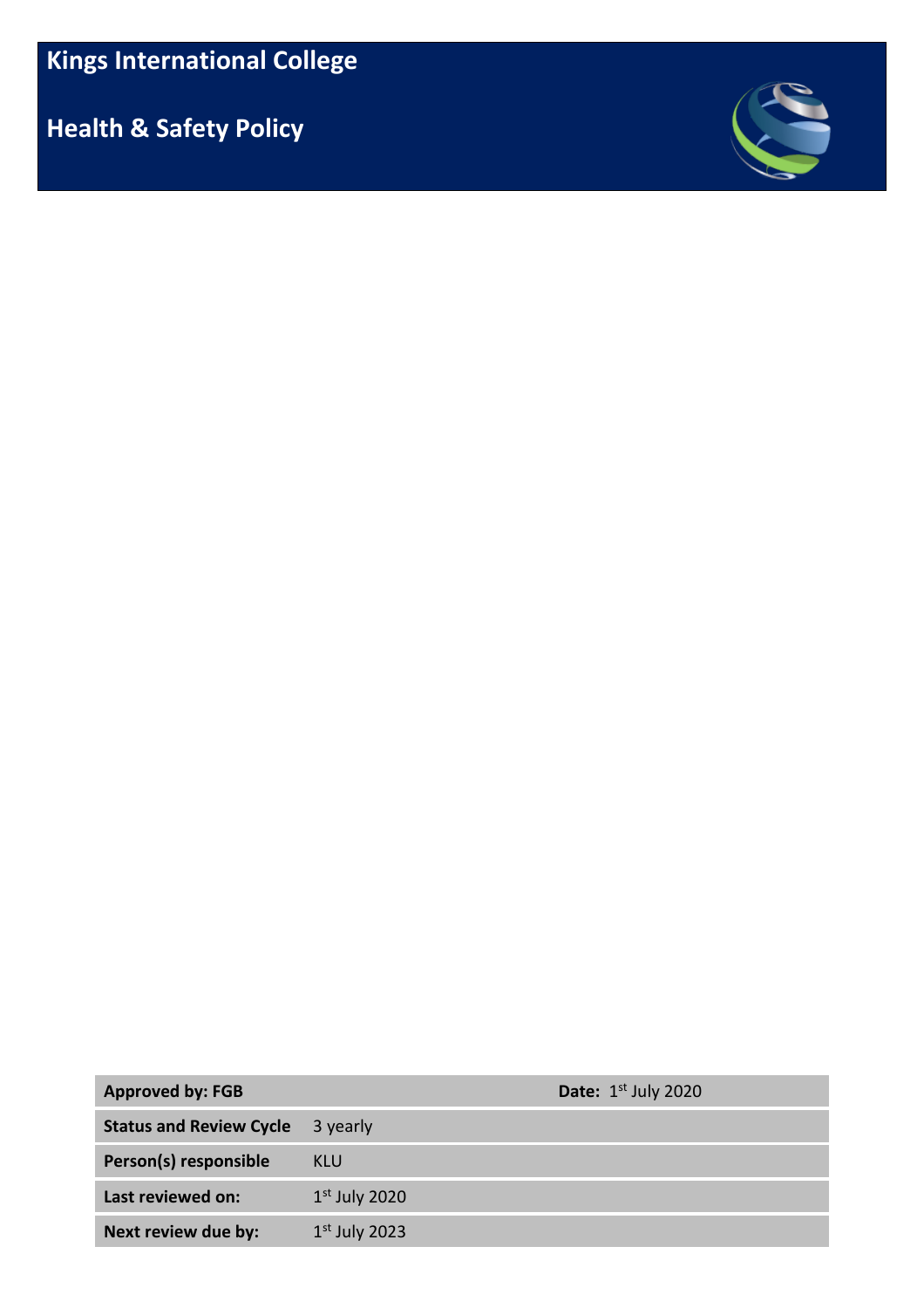## **STATEMENT OF INTENT**

It is our policy to carry out our activities in such a way as to ensure so far as is reasonably practicable, the health, safety and welfare of our employees and all persons likely to be affected by our activities including the general public where appropriate. We will co-operate and co-ordinate with partnerships, contractors, sub-contractors, employers, local council departments and the occupiers and owners of premises and land where we are commissioned to work in order to pursue our Health and Safety Policy aims.

Our aims are to:

- Provide and maintain a safe and healthy working environment ensuring the welfare of all persons
- Maintain control of health and safety risks arising from our activities
- Comply with statutory requirements as a minimum standard of safety
- Consult with all staff on matters affecting their health, safety and welfare
- Provide and maintain safe systems, equipment and machinery
- Ensure safe handling, storage and use of substances
- Provide appropriate information, instruction and supervision for everyone
- Ensure staff are suitably trained and competent to do their work safely
- Continually develop a safety culture to remove or reduce the possibility of accidents, injuries and ill-health
- Assess risks, record significant findings and monitor safety arrangements

 Review and revise safety policies and procedures periodically and when circumstances may introduce a requirement to amend or improve arrangements

 Develop and maintain a positive health and safety culture through regular communication and consultation with employees and their representatives on health and safety matters

Our health and safety management system has been developed to ensure that the above commitments can be met. All staff and governors will be instrumental in its implementation.

## **ORGANISATION**

### **Employer Responsibility**

The overall responsibility for health and safety at Kings International College is held by the *Governing Body* who will:

- Ensure that health and safety has a high profile
- Ensure adequate resources for health and safety are made available
- Consult and advise staff regarding health and safety requirements & arrangements
- Periodically monitor and review local health and safety arrangements

### **Responsible Manager**

The responsible manager for the premises is Jo Luhman, Headteacher who will act to:

- Develop a safety culture throughout the school
- Consult staff and provide information, training and instruction so that staff are able to perform their various tasks safely and effectively
- Assess and control risk on the premises as part of everyday management
- Ensure a safe and healthy environment and provide suitable welfare facilities
- Make operational decisions regarding health and safety
- Ensure periodic safety tours and inspections are carried out
- Ensure significant hazards are assessed and risks are managed to prevent harm
- Ensure staff are aware of their health and safety responsibilities
- Periodically update the Governing Body as appropriate
- Produce, monitor and periodically review all local safety policies and procedures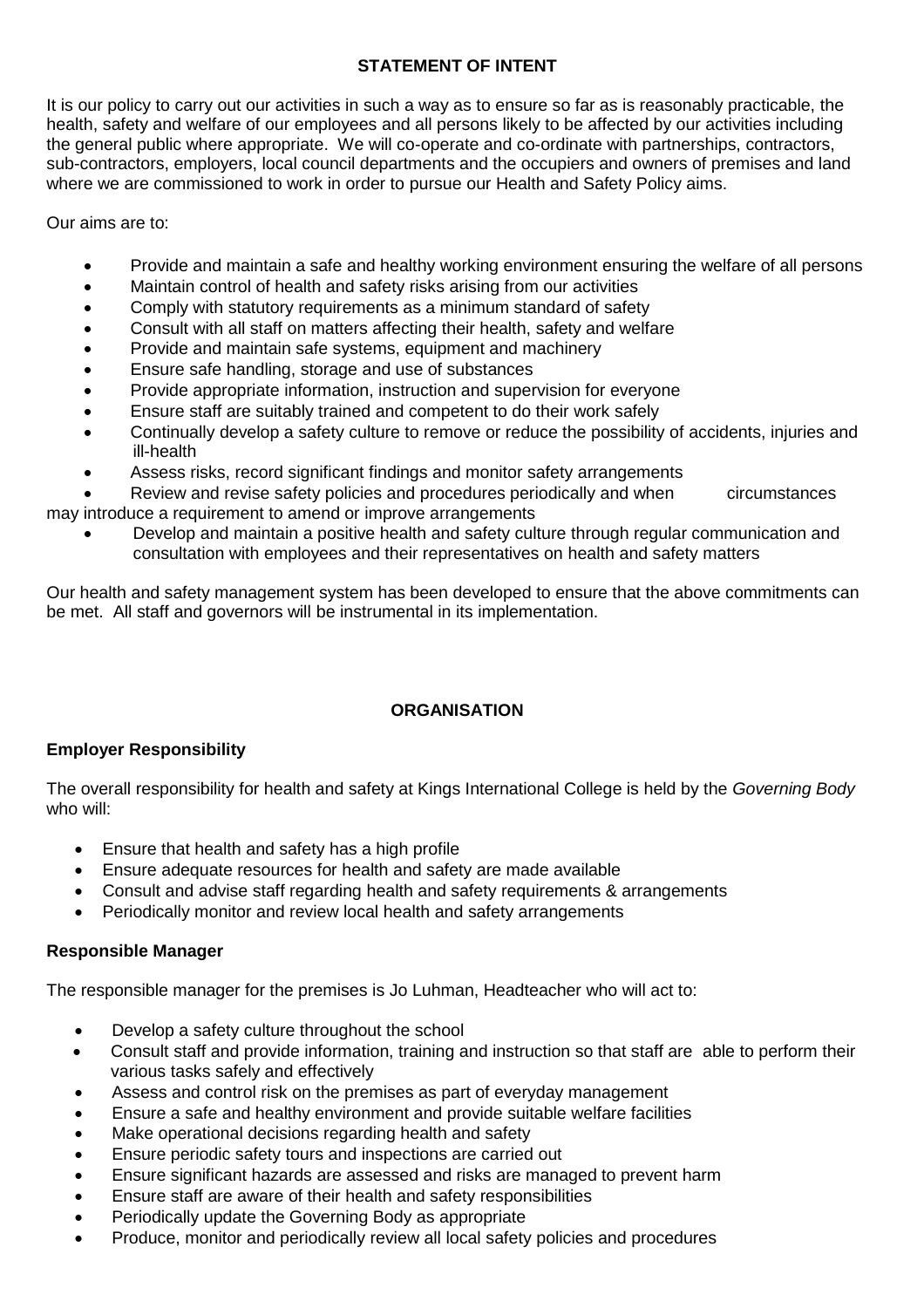## **All Staff (including volunteers & trainees)**

All staff have a statutory obligation to co-operate with the requirements of this policy and to take care of their own health and safety and that of others affected by their activities by:

- Supporting the school health and safety arrangements and being alert to hazards at all times, reporting concerns immediately.
- Reporting safety concerns to their staff representative (where one exits), Headteacher, Site Manager or other appropriate person.
- Ensuring their own work area remains safe at all times and make periodic inspections of their areas of responsibility, taking prompt remedial action where necessary to control risk
- To ensure that where new processes or operations are introduced in their area of responsibility risks are assessed and any precautions deemed necessary are implemented.
- To ensure that all new members of staff under their control are instructed in their own individual responsibilities with regards to Health & Safety, and they will appropriately monitor those new staff
- Not interfering with health and safety arrangements or misusing equipment
- Complying with all safety procedures and risk assessments, whether written or verbally advised, for their own protection and the protection of those who may be affected by their actions
- Reporting any incident that has led, or could have led to damage or injury
- Assisting in investigations due to accidents, dangerous occurrences or near-misses
- Not acting or omitting to act in any way that may cause harm or ill-health to others
- Ensuring that protective clothing for both staff and students is available and used whilst activities are in progress which, by their nature, present a foreseeable hazard.

## **Site Manager**

The site manager is responsible for undertaking a wide range of typical health and safety related duties on behalf of, and under the direction of the Headteacher. They will work within the parameters of any provided training and in accordance with risk assessments and the on-site safe working practices.

Their areas of responsibilities are:

- Ensure the school buildings are kept in a safe state of repair
- Manage all building projects on site (liaising with contractors on Surrey County Council led projects
- Supervision of contractors working within the school premises
- Ensure the Defects reporting system is managed in a timely manor
- Ensure risk assessment are followed for all premises related tasks
- Ensure all statutory tests and checks are undertaken and records kept
- Carry out regular site inspections to check the safety of the site and that policies and procedures are being properly implemented
- Outlining safe operational procedures which identify and take account of all relevant hazards
- Planning practical and effective methods, both preventative and remedial, of promoting health and safety and safe working practices.
- Leading in-house training about health and safety
- Act as the Fire Safety Co-ordinator
- Act as the Legionella Competent Person
- Act as the Asbestos competent person
- Act as an Accident Investigator

They will work within their level of competence and seek appropriate guidance and direction from the headteacher/responsible manager and/or RW Safety Solutions as required.

## **Compliance and Health & Safety Co-ordinator**

The on-site Compliance and health & safety officer co-ordinator to the school will manage, advise and coordinate local safety matters on behalf of, and under the direction of the responsible manager. They will work within their level of competence and seek appropriate guidance and direction from the headteacher and/or RW Safety Solutions as required.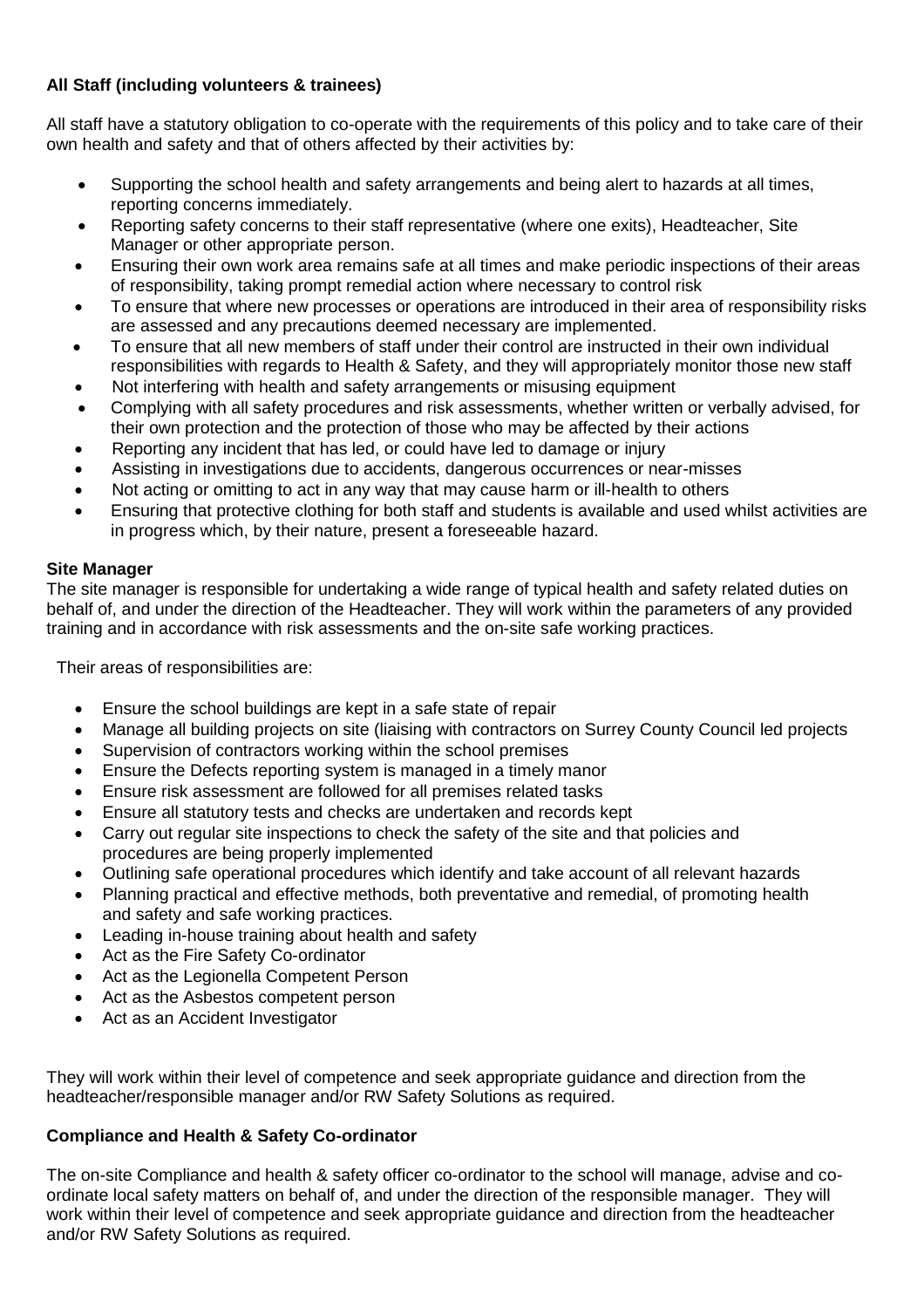Their responsibilities are:

- Maintain electronic Bring Up Diary ensuring all health and safety procedures are planned and tracked.
- Monitor all test results which have been carried out by the site manager
- Maintain the risk assessment and COSHH risk assessment register and ensure all risk assessments are available to staff.
- Ensure the Asbestos Register and Asbestos Management Plan is kept updated and available for review by contractors (periodically checking the register is being signed)
- Ensure all new staff are given the appropriate Health and Safety Induction information
- Book all Health and Safety training including, Refresher, First Aid and Fire Safety training and ensure records are updated
- Ensure Accidents and near misses are collated in advance of the Health and Safety/Resources Committee's meetings.
- Collate classroom and Site Manager check lists and remind staff to complete checks.
- Collate DSE assessments and remind staff to complete.
- Monthly email to all staff to remind them to look at the Health and Safety Information held on the school network and keeping the notice board up to date.
- Ensure all staff have access to any Health and Safety information, and this might mean some staff receiving a paper copy.
- Ensure signing sheets are present and completed and filed for all health and safety information
- File service and job sheets for legionella (TMV's, boilers, legionella risk assessments), Fire Safety (emergency lighting, fire fighting equipment, lightning conductor, fire doors, fire risk assessment.)
- Ensure First Aid Boxes are checked every term, record they have been checked and replenish as appropriate.
- Ensure procedures for First Aid, Supporting children with medical conditions and the administering of medicines are being followed.
- Ensure the grab bag is complete  $-$  list in the grab bag of contents
- Provide Personal Emergency Evacuation Plans as required

## **All Teachers & Cover Supervisors**

The responsibility of applying local safety procedures on a day-to-day basis rests with the teachers and cover supervisors. Where any new process or operation is introduced in the area of their responsibility, they are to liaise appropriately so that the associated risks are assessed and any precautions deemed necessary are implemented. They are to ensure that all new members of staff under their control are instructed in their own individual responsibilities with regards to health and safety, and they will appropriately monitor those new staff. They are to make periodic inspections of their areas of responsibility, taking prompt remedial action where necessary to control risk. They will work within their level of competence and seek appropriate guidance and direction from the headteacher/responsible manager and/or RW Safety Solutions as required.

### **Health and Safety Committee**

The purpose of the health and safety committee is to assist in the assessment of safety related matters and provide appropriate support to the headteacher. The health and safety committee sit as part of the Resources committee meeting. It is their duty at these meetings to discuss on-site health and safety performance, and recommend any actions necessary should this performance appear or prove to be unsatisfactory. The health and safety committee will be kept informed of all changes in practices and procedures, new guidance, accidents, incidents and risk related matters.

The Health and Safety Committee consists of the Headteacher, Resources Committee, H&S Coordinator, Site Manager and Bursar.

### **Fire Safety Co-ordinator**

The Site Manager is the fire safety co-ordinator who is the competent person for fire safety on the premises and acts on behalf of the Headteacher. They will attend an appropriate fire safety training course and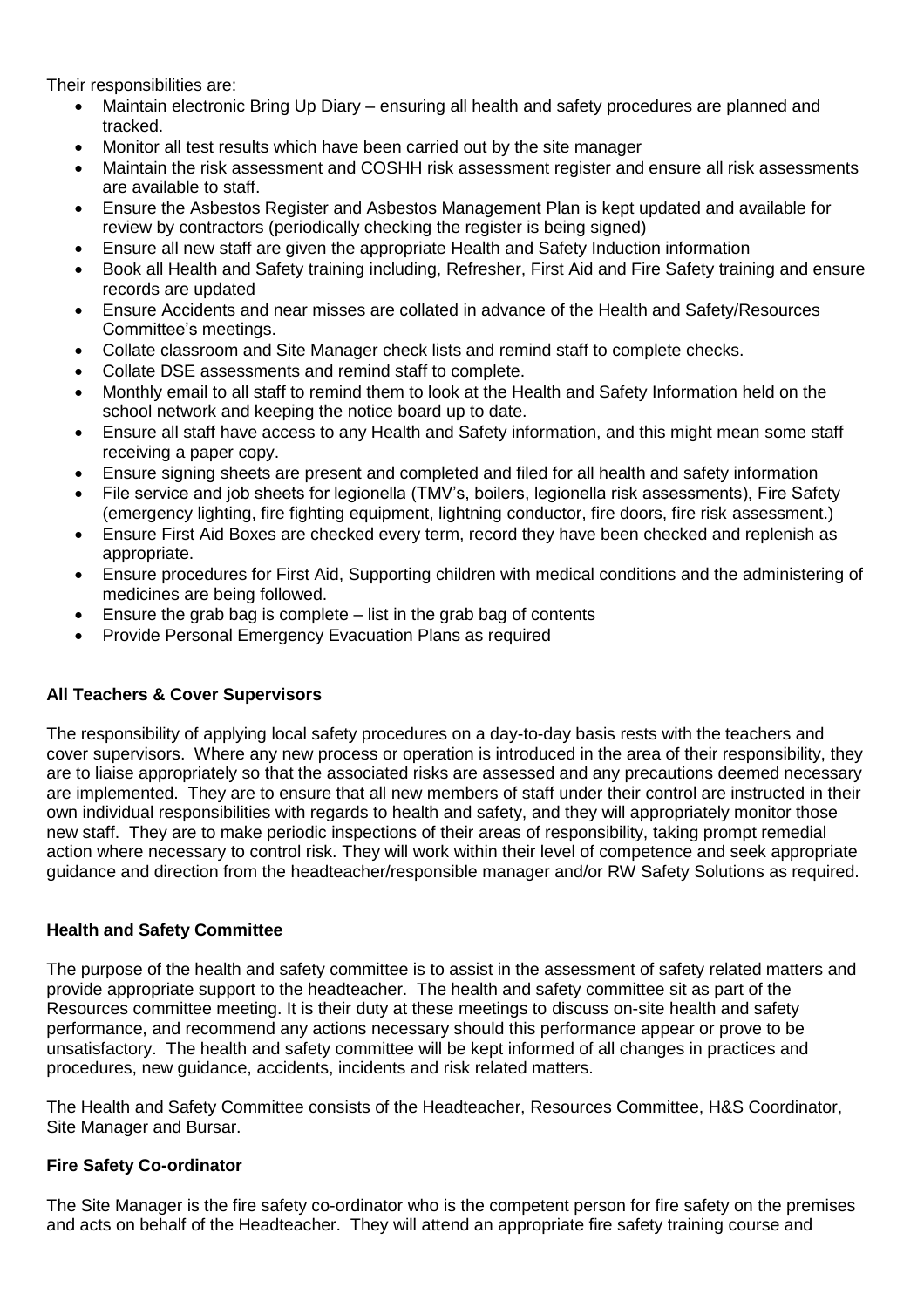refresh this training every three years. The fire safety co-ordinator is responsible for the local management and completion of day-to-day fire safety related duties and upkeep of the fire safety manual.

The fire safety co-ordinator is to work within their level of competence and seek appropriate guidance and direction from the responsible headteacher and/or RW Safety Solutions as required.

### **Health & Safety Representative**

At this present time there is no Health & Safety Representative, if the staff wish to appoint one (either a member of staff who is union appointed, or non-union and locally nominated they will:

- represent the staff with regard to their health and safety at work
- be expected to promote a positive safety culture throughout the premises and carry out the health and safety duties appropriate to their role in accordance with current guidance and legislative requirements.

They will work within their level of competence and seek appropriate guidance and direction from the headteacher/responsible manager and/or RW Safety Solutions as required.

### **Head of Department / Curriculum Leader**

The Head of Department is responsible for the day-to-day local management of health and safety within their own department, acting on behalf of the headteacher. They will ensure that staff are provided with adequate safety information and they will manage all integral and specific risks relating to the department's functions. They will ensure the department complies with overall school policies and procedures; that all activities are periodically risk assessed, periodic inspections are carried out, and necessary controls are implemented. They will ensure they write procedures for the use of hazardous equipment and that warning notices are posted and kept in good order. They will make inspections to ensure safety equipment, such as aprons, gloves, goggles etc. are in a suitable condition for use. They will work within their level of competence and seek appropriate guidance and direction from the headteacher/responsible manager and/or RW Safety Solutions as required.

#### **Legionella Competent Person**

The Site Manager is the nominated competent person for Legionella on the premises and acts on behalf of the headteacher to provide the necessary competence to enable Legionella to be managed safely. They are to attend training at intervals not exceeding three years and all training records are to be retained. They will ensure the Written Scheme for Legionella Management is reviewed yearly and updated as necessary.

The Legionella competent person will ensure that all periodic and exceptional recording, flushing, cleaning and general Legionella management tasks are correctly completed and recorded in accordance with the Legionella ACOP (L8) and HSG274. They will advise the headteacher of any condition or situation relating to Legionella which may affect the safety of any premises users. They are to work within their level of competence and seek appropriate guidance and direction from the headteacher and/or RW Safety Solutions as required.

### **Asbestos Competent Person**

The Site Manager is the nominated competent person for asbestos on the premises and acts on behalf of the headteacher to provide the necessary competence to enable asbestos to be managed safely. They will attend training at intervals not exceeding three years and all training records are to be retained.

The asbestos competent person will ensure that all staff have a reasonable awareness of asbestos management and dangers. They will ensure that the appropriate staff are competent in the use of the asbestos register and that asbestos is managed in accordance with departmental and corporate requirements. They will advise the headteacher of any condition or situation relating to asbestos which may affect the safety of any premises users. They will work within their level of competence and seek appropriate guidance and direction from the headteacher and/or RW Safety Solutions as required.

#### **Accident Investigator**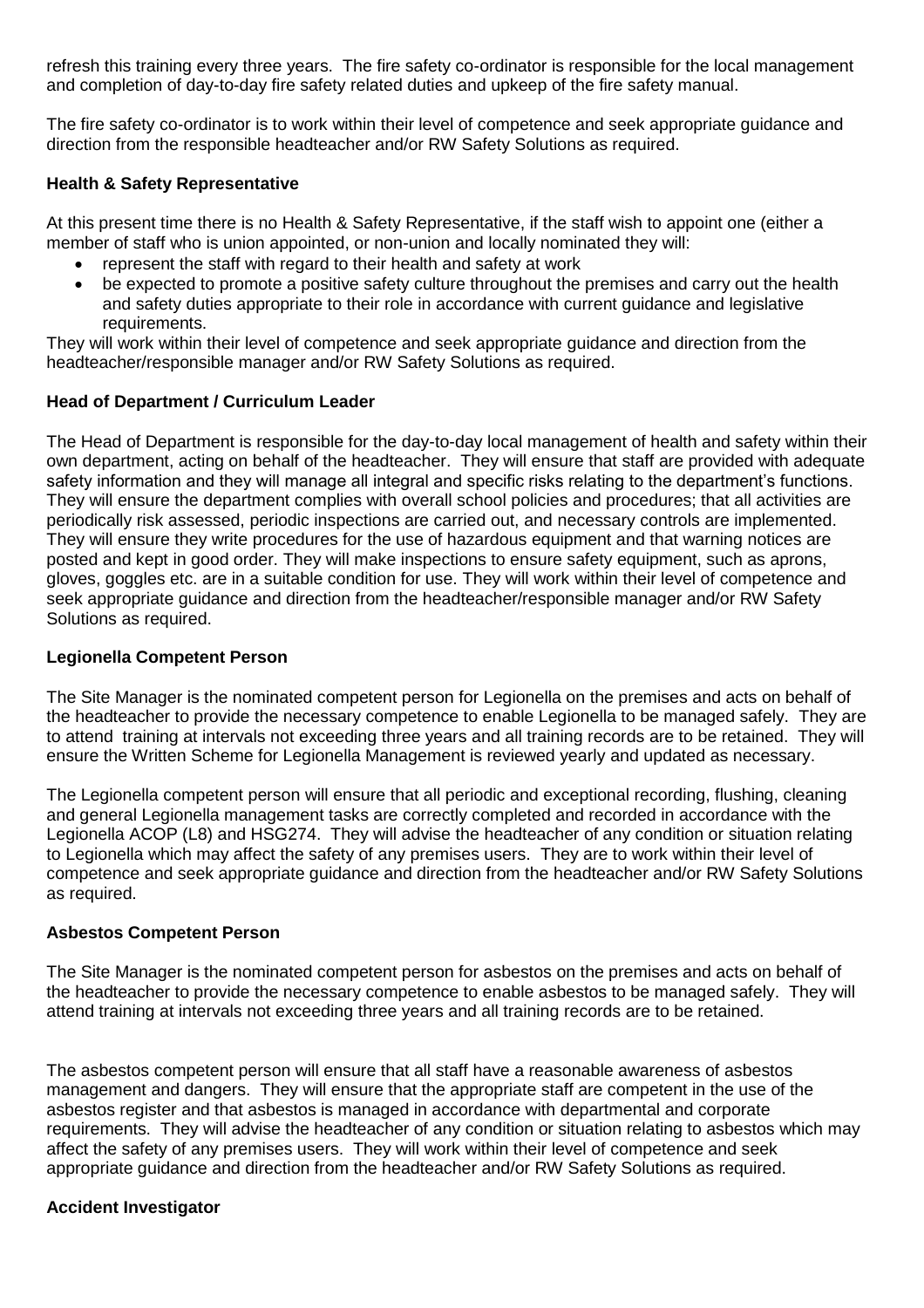The on-site trained accident investigators are the Headteacher and the Site Manager who will lead on all accident investigations in accordance with departmental and corporate procedures.

### **Health & Safety Assistance & Advice**

RW Safety Solutions is the competent source of safety guidance for the school/organisation as required under Reg 7 of the Management of Health & Safety at Work Regulations 1999. Where incident, issues or concerns arise beyond the level of understanding or knowledge in the school/organisation, then advice from RW Safety Solutions must be sought.

### **ARRANGEMENTS**

The following arrangements for health and safety have been developed in accordance with the Management of Health and Safety at Work Regulations 1999. These arrangements set out all the health and safety provisions for Kings International College and are to be used alongside other current school/premises procedures and policies.

In carrying out their normal functions, it is the duty of all managers and staff to act and do everything possible to prevent injury and ill-health to others. This will be achieved in so far as is reasonably practicable, by the implementation of these arrangements and procedures.

### **Accident/Incident Reporting & Investigation**

Any accident, incident or injury involving staff, visitors or contractors is to be immediately reported and recorded in the Accident Report Book held by Reception

Minor accidents to pupils are to be recorded in the student medical book located in Reception. Where the student is sent home or to the hospital as a result of the accident it will also be recorded in the Accident Report Book

The Health & Safety Co-ordinator will keep a record of near misses.

The more serious accidents that are notifiable to the Health & Safety Executive (HSE) are to be initially discussed with RW Safety Solutions and reported using the HSE's online RIDDOR (F2508) reporting system.

All significant accidents, incidents and near-misses are to be immediately reported to the headteacher and Health & Safety Coordinator. The trained accident investigator is to always conduct a documented investigation into more serious incidents. The purpose and intended outcome of the investigation is to identify the immediate and underlying causes of the accident so as to be able to implement appropriate measures to prevent reoccurrence. A significant accident is one that requires medical treatment beyond first aid administered at school. A significant incident or near miss is one that could have resulted in serious injury or injured multiple people.

The headteacher will ensure that the governing body, partnership and senior management are appropriately informed of all incidents of a serious nature. All accident/incident reports and near misses will be monitored by the H&S Coordinator for trend analysis in order that repetitive causal factors may be identified to prevent reoccurrences.

Premises hirers and community/extended service/third party users organised through the school must report all incidents related to unsafe premises or equipment to the school/premises staff, who will appropriately report and investigate each incident. Incidents related to the user's own organised activities are to be reported by them in line with their own reporting procedures. Premises hirers and users who have booked through 'School Lettings Solutions' must report all incidents related to unsafe premises or equipment to the SLS Duty Staff who will then ensure this information is provided to the School Premises Manager and Bursar

### **Administration Of Medicines**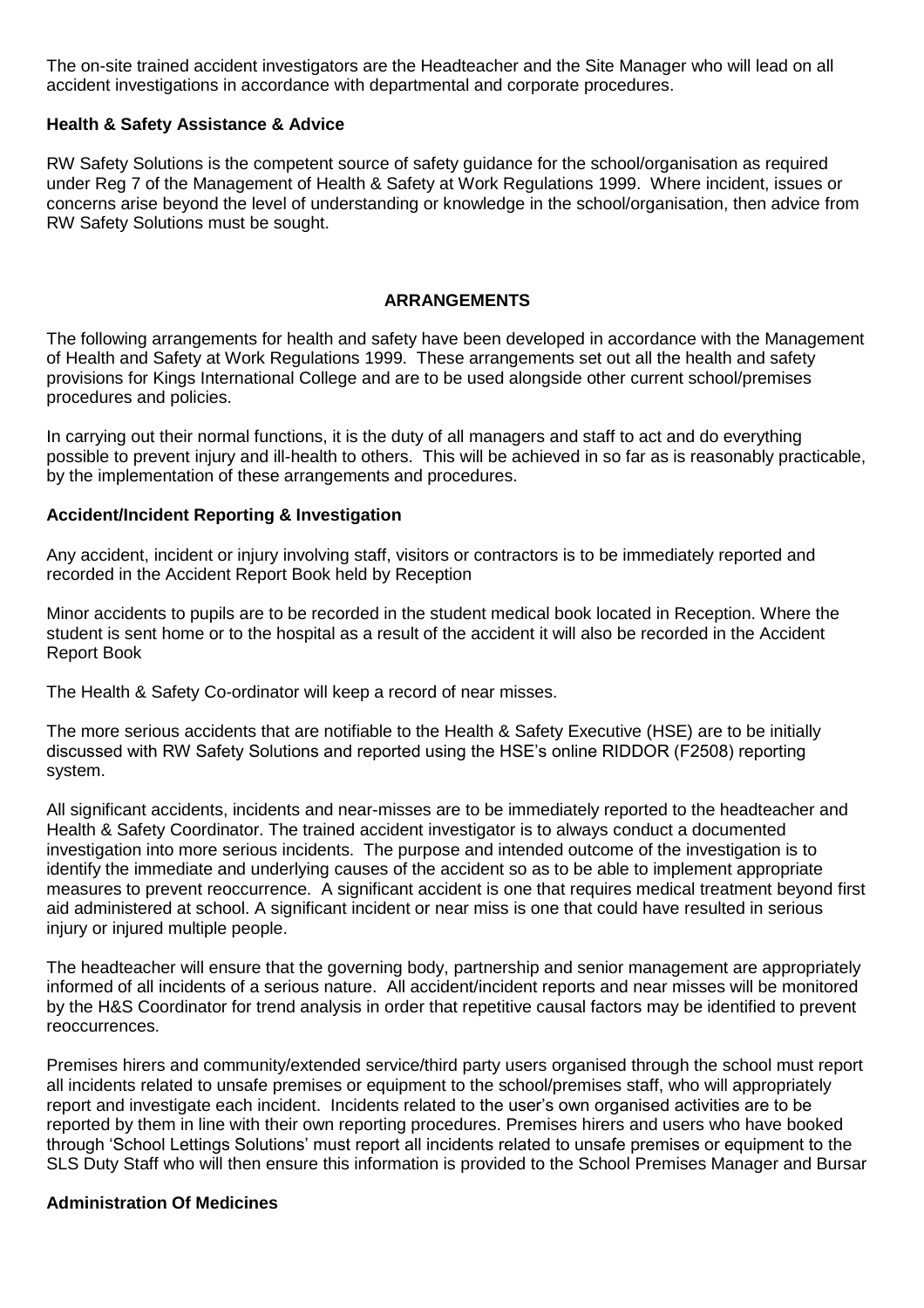Arrangements regarding medicines are set out in the Supporting Students with Medical Needs Policy.

### **Asbestos Management**

Asbestos management on site is controlled by the asbestos competent person. The asbestos register is located at Reception and is to be shown to all contractors who may need to carry out work on site. Contractors must sign the register as evidence of sighting prior to being permitted to commence any work on site. Any changes to the premises' structure that may affect the asbestos register information will require recording in the asbestos register. A copy of the Asbestos Register and Asbestos Management Plan is also available on the Teacher Shared Drive under College Management/Health& Safety/Asbestos.

Under no circumstances must staff drill or affix anything to walls that may disturb materials without first checking the register and/or obtaining approval from the competent person.

Any damage to any structure that possibly contains asbestos, which is known or identified during inspection, should be immediately reported to the headteacher and/or the asbestos competent person who will immediately act to cordon off the affected area and seek appropriate advice. Any contractor suspected to be carrying out any unauthorised work on the fabric of the building should be immediately stopped from working and immediately reported to the headteacher and/or asbestos competent person.

### **Child Protection**

Arrangements regarding child protection are set out in the Child Protection Policy.

#### **Community Users/Extended Services**

The headteacher will ensure that:

- Third parties and other extended service users operate under hire agreements
- A risk assessment for the activity is completed
- The premises is safe for use and is always inspected prior to, and after each use
- Means of general access and egress are safe for use by all users
- All provided equipment is safe for use
- Fire escape routes and transit areas are safe and clear of hazards
- Hirers/users are formally made aware of fire safety procedures and equipment

#### **Dress Code**

Members of staff are adult role models in the school and how we dress gives students a very strong message. On any given day, you may meet parents or visitors and should always present a positive and professional appearance that inspires confidence. It is important that we maintain the same high standards of dress as we expect from the students; members of staff at Kings International are expected to dress smartly. They should ideally wear suits but, as a minimum, male colleagues are asked to always wear a collar and a tie and female staff to always dress as for a formal business meeting. Denim, low-cut tops, mini-skirts, leggings, bare midriffs, trainers and flip-flops are inappropriate for school. Staff that come to work in inappropriate wear will be asked to change. While informal wear is acceptable on mufti days and during holidays, staff should ensure they are dressed appropriately for a school environment. The exception to this formal wear is on training days when staff can wear casual clothes. In terms of facial piercings and tattoos, we are not here to influence students and each colleague should be neutral.

Every member of staff will be issued with an ID badge on a blue lanyard. All staff are required to wear their ID badge and blue lanyard at all times – this is an essential part of our safeguarding processes and enables us to identify those who are DBS cleared and members of staff. ID badges should not be lent to other members of staff or students.

### **Lettings**

School Lettings are managed by School Lettings Solutions who ensure that:

 Third parties service users operate under hire agreements and sign up to their Child Protection **Policy**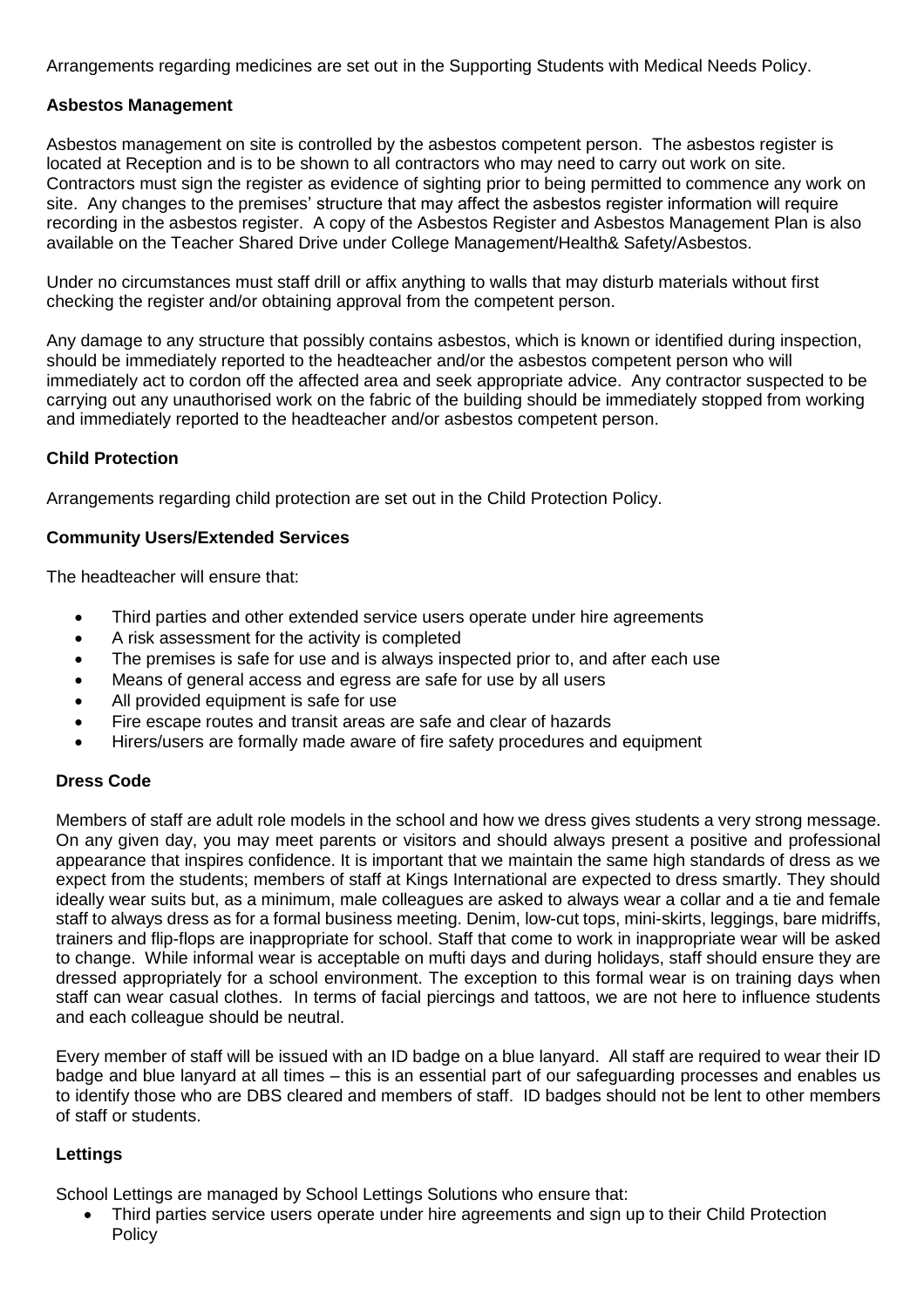- A risk assessment for the activity is completed
- The premises is safe for use and is always inspected prior to, and after each use
- Means of general access and egress are safe for use by all users
- Fire escape routes and transit areas are safe and clear of hazards
- Hirers/users are formally made aware of fire safety procedures and equipment

#### **Contractors on Site**

Where contractors may be required or selected for use by the school then appropriate safe selection procedures are to be used to ascertain competence prior to engaging their services. All contractors will require adequate risk assessments to be sighted to demonstrate their safe working practices for specific work being undertaken. Where contractors are provided by Surrey County Council these processes will have been done in advance by them

All contractors must report to reception where they will be asked to sign the visitors book and asbestos register, and

will be provided with a 'Health & Safety guidance for contractors' Leaflet that includes all relevant details of fire safety

procedures & local safety arrangements.

The Site Manager is responsible for the induction of any contractors that arrive on site.

School staff are responsible for monitoring work areas and providing appropriate supervision, more so where the

contractor's work may directly affect staff and pupils on the premises.

### **Curriculum Activities**

All safety management and risk assessments for curriculum based activities will be carried out under the control of the relevant Heads of Department and subject teachers using the appropriate codes of practice and safe working procedural guidance for Design & Technology, Science, Music, Physical Education & Sport, Art, Swimming and Drama as issued by CLEAPSS, HIAS and local council requirements as appropriate. Heads of Department and the appropriate subject teachers will be responsible for local risk management and ensuring that maintenance of equipment and premises in their areas of the curriculum are managed safely following the appropriate guidance. Any concerns or queries must be discussed with or reported to the Head of Department and/or SLT.

### **Display Screen Equipment**

All users must complete periodic workstation assessments and any issues will be actioned as necessary by line managers. Workstation assessments are to be routinely reviewed at intervals not exceeding three years to ensure that all staff can work safely and comfortably.

### **Electrical Equipment**

The headteacher will ensure that:

- Only authorised and competent persons are permitted to install or repair equipment
- Equipment testing/inspection can only be carried out by a competent person.
- The competent person to be used is PTSG Ltd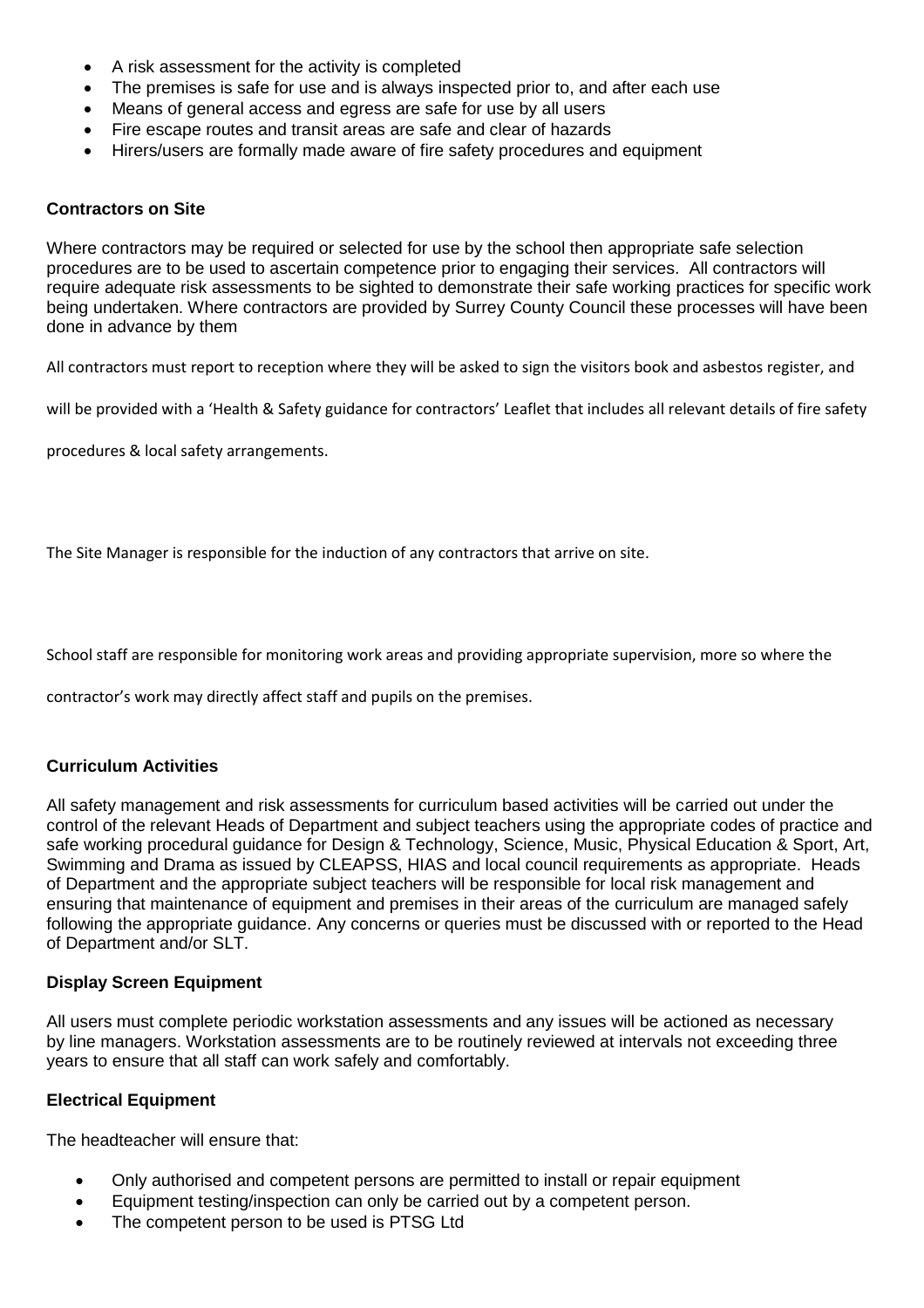- Private electrical equipment is not to be brought onto the premises or used unless its use is approved by management and it has been tested
- Where 13-amp sockets are in use, only one plug per socket is permitted
- Equipment is not to be used if found to be defective in any way
- Defective equipment is to be reported to the Site Manager & immediately taken out of use until repaired
- All portable electrical equipment will be inspected/tested at intervals of:
	- o Annually for all portable equipment excluding fixed IT equipment
	- o Every 3 years for fixed IT equipment and all other wired electrical equipment such as hand driers.
- New equipment must be advised to the Site Manager in order that it can be added to future PAT testing schedules
- Only one extension is to be used. No linking together of extension leads. If a reel extension lead is used it must be extended to its full length when in use. This includes reeled vacuum cleaner cables.

All staff should check electrical devices before use for:

- Cable breaks, wear or contamination
- Damage to plugs or loose screws
- The fuse rating on new equipment and that manufactures guidance is followed
- Excessive noise or heat generation

Any defective or suspected defective equipment, systems of work, fittings etc must be reported to the Site Manager

through the Site Helpdesk and attended to as soon as possible. The member of staff suspecting the equipment as

defective should also clearly mark the equipment as faulty and remove it from use immediately.

#### **Emergency Procedures**

.

The School Emergency Plan details how the school will operate in an emergency, copies are held by the Headteacher, Site Manager, Bursar and Deputy Headteachers.

Evacuation for emergencies is to be carried out in accordance with the School's Emergency Procedures. Lock Downs will be carried out in accordance with the school's Keep Safe Policy. Evacuation will be drilled on a termly basis. The Headteacher or their representative will complete an observation report following the Evacuation, which will be retained by the Health and Safety Co-ordinator. Findings from the report will be fed back to staff via email and/or briefings.

All staff will receive a brief on the Emergency Procedures and Lock Down/Keep Safe procedure at induction, copies will be available to all staff via the Teacher Shared Drive under General\Health & Safety. Staff will be advised via email when either Emergency Evacuation Procedure or Lock Down Procedures are reviewed and amendments are introduced. This will be annually.

Personal Emergency Evacuation Plans are to be completed, provided and exercised for any vulnerable persons to be able to ensure safe, assisted evacuation in the event of an emergency incident. These will be completed by the SENDCo in conjunction with the H&S Coordinator.

### **Fire Safety**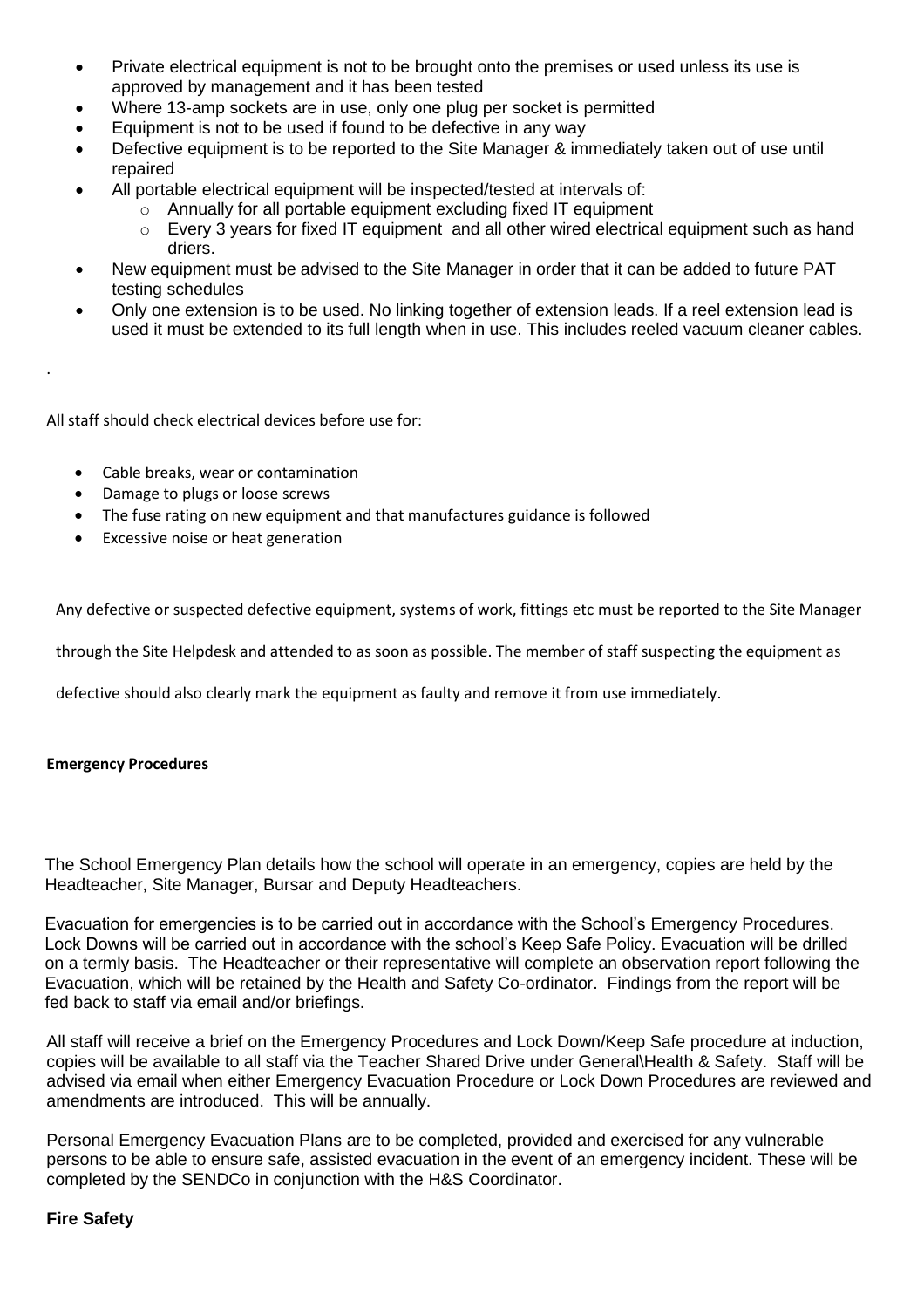Arrangements regarding fire safety are set out in the Fire safety policy and emergency procedures. The fire safety co-ordinator is the competent person for fire safety on the premises and is the immediate point of contact for all fire safety related enquiries on site.

The headteacher will ensure through the fire safety co-ordinator that:

- All staff are to complete fire safety training at intervals not exceeding three years
- Emergency procedures are readily available for all staff to read on the Teachers Shared Drive\General/Health & Safety
- Fire safety information is provided to all staff at induction and periodically thereafter
- Fire safety notices are posted in the key areas of the building close to the fire points
- Evacuation routes and assembly points are clearly identified
- Staff are aware of their own responsibilities for knowing the location of fire points and fire exits. They should also know the location of the assembly point in the event of fire
- All staff are familiar with the flammable potential of materials and substances that they use and exercise maximum care in their use, especially with those marked *flammable*
- Fire evacuation procedures, fire safety training and fire alarm testing are carried out in accordance with corporate guidance and the premises fire safety manual
- The fire risk assessment is reviewed annually by the fire safety co-ordinator and amended as new hazards or required amendments are identified. An external risk assessment is carried out every two years by an externally trained fire risk assessor.

#### **First Aid**

Arrangements regarding first aid provision are set out in the First Aid Policy. The names and locations of the first aid trained staff on site are listed in the first aid policy.

First aid is never to be administered by anyone except first aid trained staff with in-date training certification, operating within the parameters of their training.

### **General Equipment**

All general equipment requiring statutory inspection and/or testing on site *(eg. boilers, PE equipment, lifts)* will be inspected by appropriate competent contractors or as locally arranged.

Equipment is not to be used if found to be defective in any way. Defective equipment is to be reported via the Site Help Desk and immediately taken out of use until repairs can be carried out.

### **Good Housekeeping**

Tidiness, cleanliness and efficiency are essential factors in the promotion of good health and safety. The following conditions are to be adhered to at all times:

- All corridors and passageways are kept free from obstruction
- Shelves in storerooms and cupboards are stacked neatly and not overloaded
- Floors are kept clean and dry, and free from slip and trip hazards
- Emergency exits and fire doors are not obstructed in any way
- Supplies are stored safely in their correct locations
- Rubbish and litter are cleaned and removed at the end of each working day
- Poor housekeeping or hygiene conditions are immediately reported

### **Hazardous Substances**

Hazardous substances, materials, chemicals and cleaning liquids are not permitted to be used or brought into use on site unless a documented COSHH assessment has been undertaken by the trained COSHH assessor, and the product has been approved for safe use on site by the headteacher. The premises COSHH assessors acting on behalf of the headteacher are the Site Manager and Head of Science.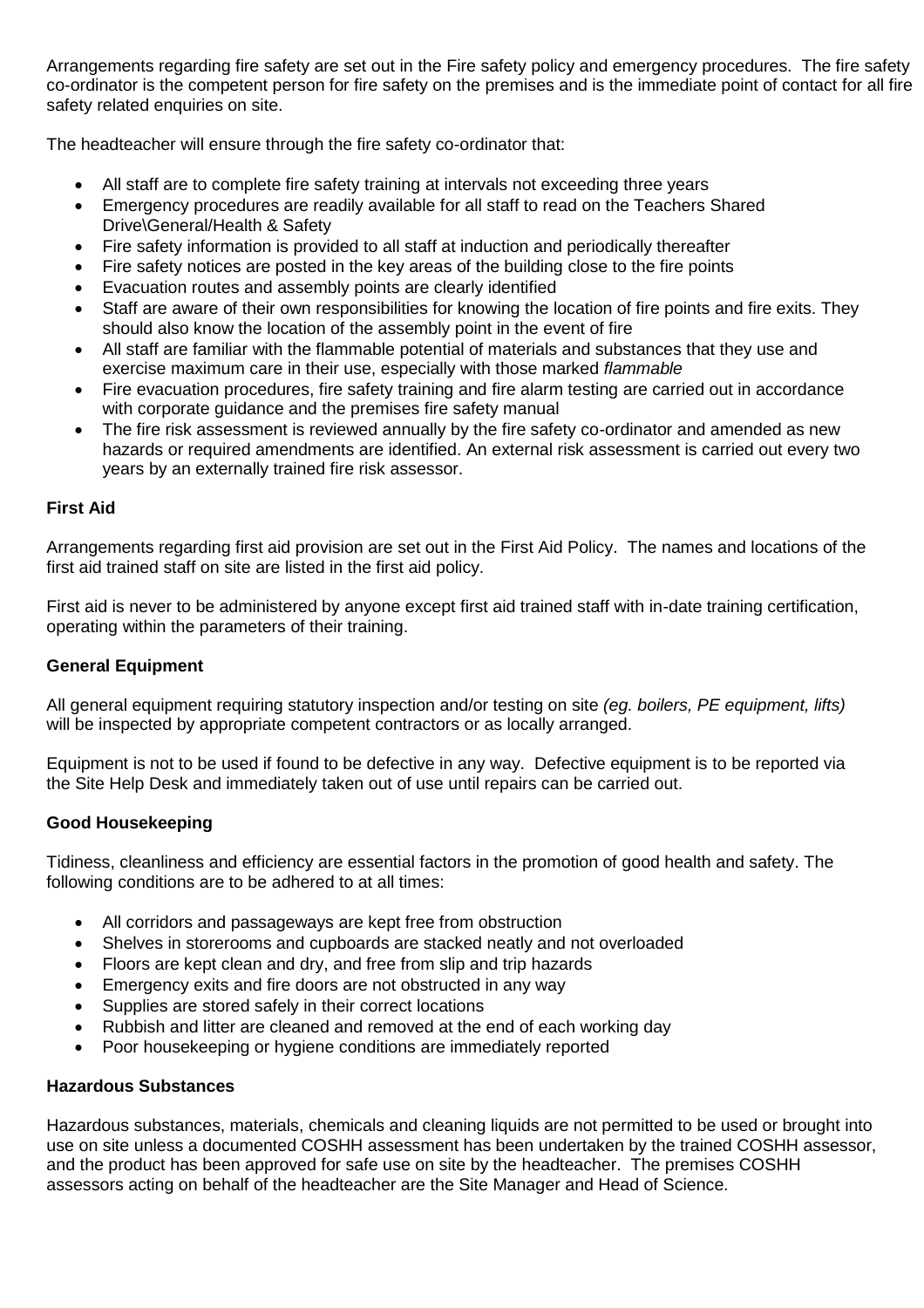When using a harmful substance, whether it is a material, cleaning fluid or chemical substance, staff must ensure that adequate precautions are taken to prevent ill-health in accordance with the COSHH assessment completed for that hazardous substance.

Staff must never attempt to use a harmful substance unless adequately trained to do so, and then only when using the safe working practices and protective equipment identified in the COSHH assessment.

All hazardous substances are to be stored in secure and signed storage when not in use. The following locations have hazardous substance stores; Science prep rooms, CDT and the site office. Hazardous substance cupboards remain locked at all times.

Cleaning Services are provided with YBC and they are provided with lockable cleaning cupboards in which to store their hazardous substances.

#### **Hazardous Waste**

Clinical waste units are provided in the medical room and are on contract with a registered provider.

#### **Hot Drinks**

Staff should not walk around site with hot drinks and liquids whilst pupils are on site, unless they are in a screw top, lidded cup, with a closable drinking hole.

#### **Inspections and Monitoring**

Daily monitoring of the premises, through working routines and staff awareness, is expected to identify general safety

concerns and issues which should be immediately reported to the Site team on using the Site Help Desk.

Monitoring and inspections of individual departments will be carried out by Heads of Department and/or the subject

teachers as nominated by the Head of Department.

Routine documented inspections of the premises will be carried out every term*.* Inspection findings are to be recorded locally and records retained.

Defects identified during these routine documented inspections are to be immediately reported to Site Manager and recorded. Any identified high level risks are to be actioned immediately.

Periodic detailed inspections of the premises' safety management system will be carried out every year by the Governing Body. These documented inspections will examine all areas of the safety management system.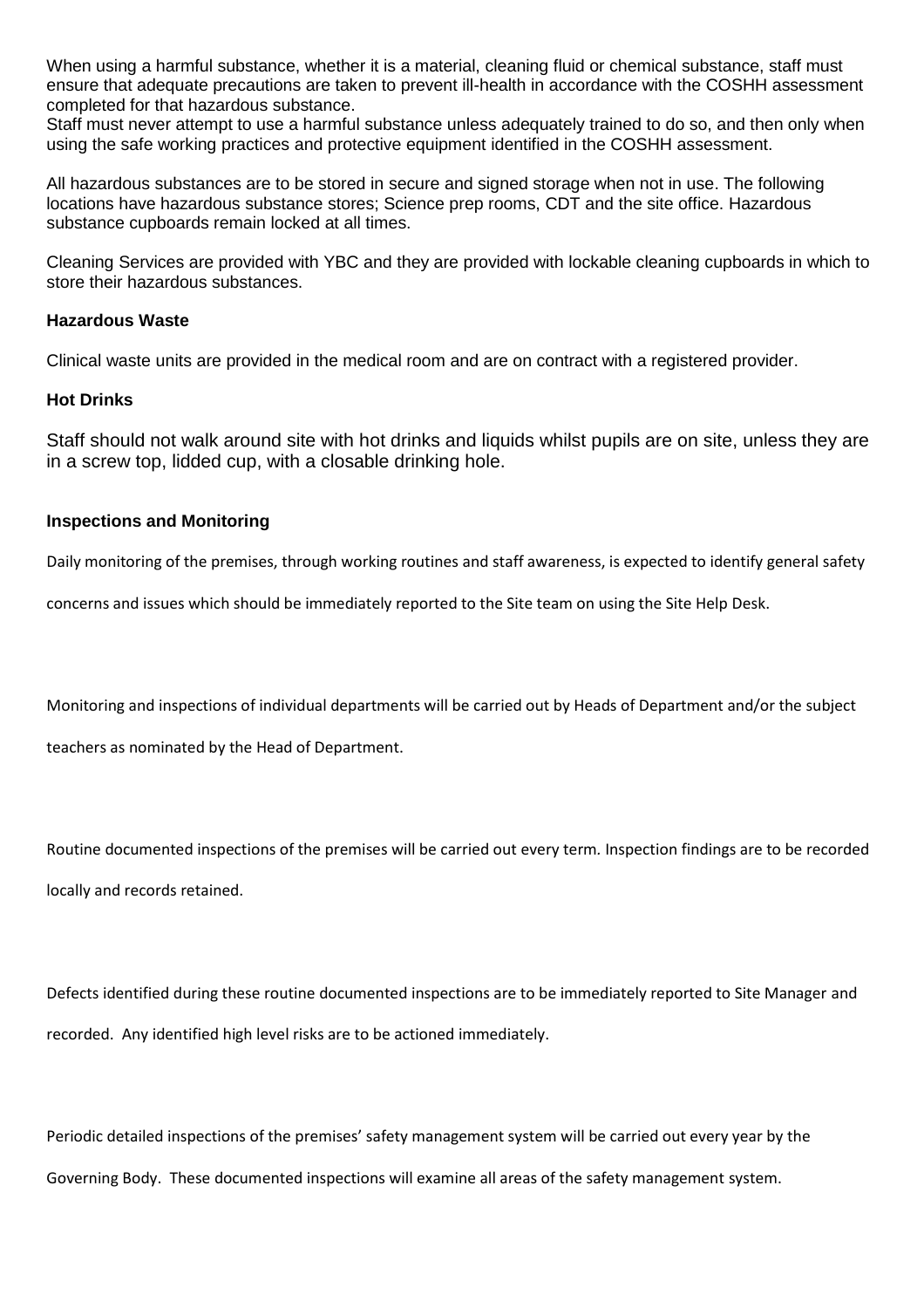### **Kitchens**

The main kitchen area is only to be used by authorised staff in accordance with the identified safe working procedures. Authority for local management of the main kitchen is the Catering Manager under contract with Aspens who are responsible for managing attendance of their own staff and visitors. Any persons not normally authorised but wishing to enter the kitchen area must gain approval prior to entry and must strictly adhere to the kitchen safe working practices.

Aspens will use the school's first aiders if they are available. Aspens will also manage their own first aid kit and use this when the school's first aiders are unavailable.

The Site Manager will access the kitchen out of the normal operational hours to carry out; monthly legionella temperature checks; monthly emergency lights check and monthly firefighting equipment checks.

Aspens staff will be issued with a copy of the schools Health and Safety Policy, Child Protection Policy, and Emergency Procedures. The Aspens staff must comply with these policies and participate in any evacuation or lock down drills.

### **Food Preperation Area (Food Technology)**

Only staff with a Level 2 Food Hygiene Certificate or qualified teachers are able to use the food technology classrooms. Staff should read and understand further guidance which is available through the National Union of Teacher "NUT Guidance on Standards for Food Safety in Schools".

#### **Legionella Management**

Legionella management on site is controlled by the Legionella competent person who will manage and undertake all procedures regarding Legionella. Records of all related training, flushing, temperature monitoring, cleaning & defects are to be retained for auditing purposes.

The Legionella Risk Assessment is reviewed annually by the Site Manager and amended as new details or required amendments are identified. Every three years, or sooner if there is a significant change to the premises, a new Legionella Risk Assessment will be undertaken by a suitably qualified contractor.

### **Lone Working**

All lone working is to be approved by the headteacher and is to be carried out in accordance with the lone working risk assessment and the arrangements below. The lone working arrangements for staff who may undertake lone working are:

On site:

- Staff must sign in and out at reception
- Staff must keep a charged mobile phone on them
- Staff must ensure a personal contact is aware that they are coming on site and working alone.
- Staff must not undertake hazardous activities such as working at height or with dangerous chemicals whilst working alone.
- The main building will be on keypad during the school holidays
- Staff should check the identity of visitors/contractors prior to allowing access to school buildings

Home Visits:

- Staff must sign out in reception before the visit detailing who they are visiting & where
- No visit to go beyond 6pm
- No staff to make visits on their own
- Staff must take a fully charged and switched on mobile phone.

### **MACHINERY**

All staff controlling the use of machinery must be familiar and comply with the following legislation: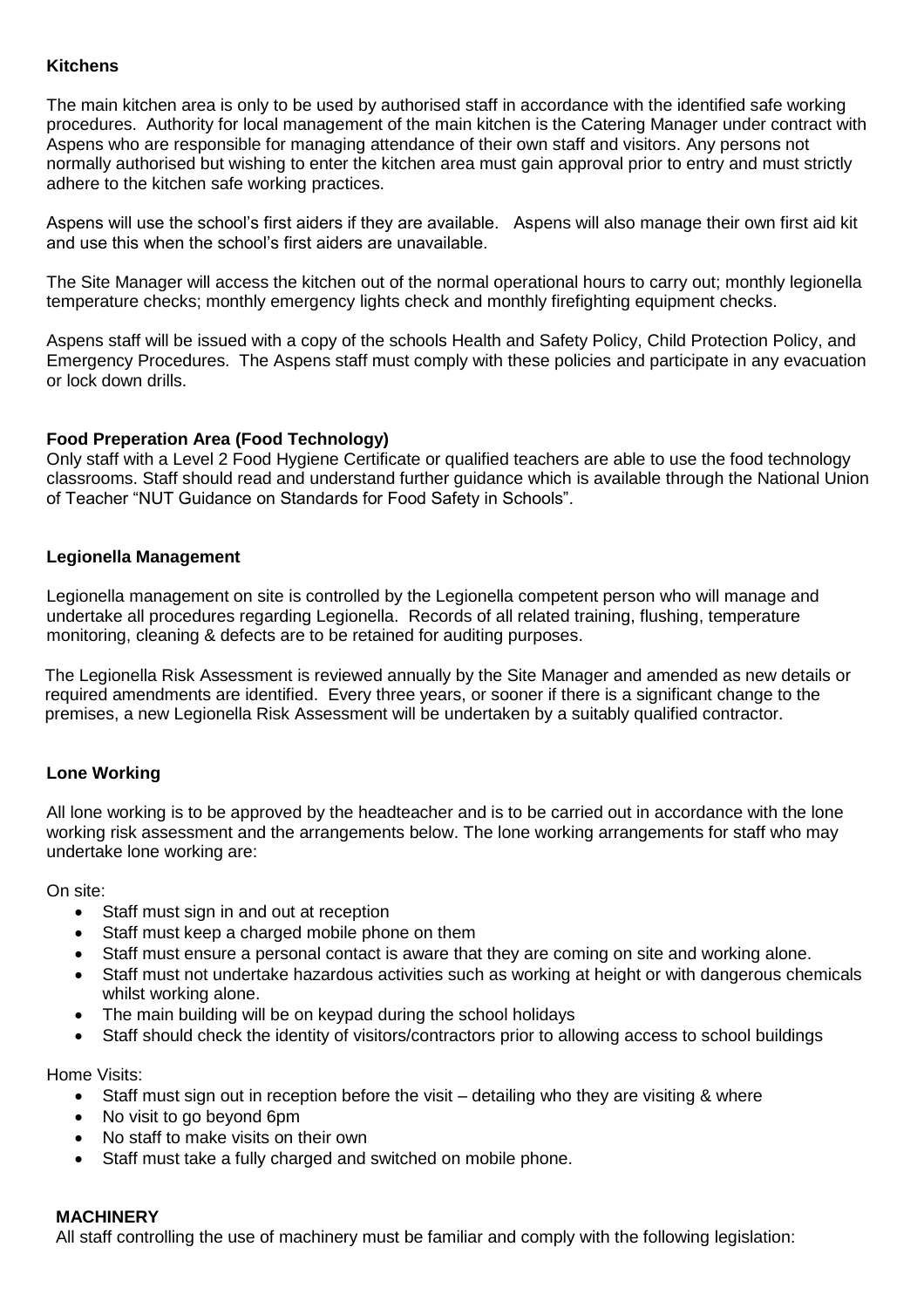- Factories Act 1961: Safety (General Provisions)
- Abrasive Wheels Regulations 1970
- Woodworking Machine Regulations 1974
- Operations at Unfenced Machinery Regulations 1938
- Lifting Plant and Equipment (Records of Test and Examination, etc.) Regulations 1992<br>• Provision and Use of Work Equipment Requlations 1992
- Provision and Use of Work Equipment Regulations 1992
- Health & Safety (Safety Signs and Signals) Regulations 1996
- Electrical Equipment (Safety) Regulations 1994

#### **Minibuses**

The Site Manager is responsible for the operation and maintenance of minibuses in accordance with school policy. All minibus drivers must have completed MIDAS training prior to being permitted to drive minibuses.

The Site Manager is responsible for undertaking safety checks on a monthly basis. In addition, all drivers are required to undertake a pre-use visual check prior to each time they use the minibus. The minibus will also undergo an annual service and MOT safety check by a competent person.

### **Moving and Handling**

All staff must complete moving & handling training at periods not exceeding three years. Training will either be delivered as whole staff training or via e-learning on Educare. Staff are not permitted to regularly handle or move unreasonably heavy or awkward items, equipment or children unless they have attended specific moving and handling training and/or have been provided with mechanical aids in order to work safely.

Any significant moving and handling tasks are to be specifically risk assessed in order that training requirements and mechanical aids can be accurately determined to ensure that the task is carried out safely. The Site Staff are expected to undertake regular physical work which would typically include significant moving and handling, so therefore they must attend a formal moving and handling course specific to the work requirements.

All staff will be given access and asked to read the HSE guidance concerning Moving and Handling – it is located on the Teachers Shared drive/General/Health & Safety and staff must adhere to the recommendations of carrying loads. Specific Risk Assessments will be created for specific moving and handling activities and given to staff if they are expected to carry out these activities.

#### **Off-site Activities**

Arrangements regarding off-site activities are managed in accordance with the Evolve procedures and guidance. This is overseen by the Education Visits Co-ordinator.

#### **Provision of Information**

The headteacher will ensure that information systems are established so that staff are periodically provided with

information regarding safety arrangements on the premises. These systems are staff meetings, meeting minutes, email

distribution, health & safety notice board, Health & Safety folder on Teachers Shared Drive.

Local health and safety advice is available from the Site Manager and Health & Safety Co-ordinator and RW Safety

Solutions can provide both general and specialist advice.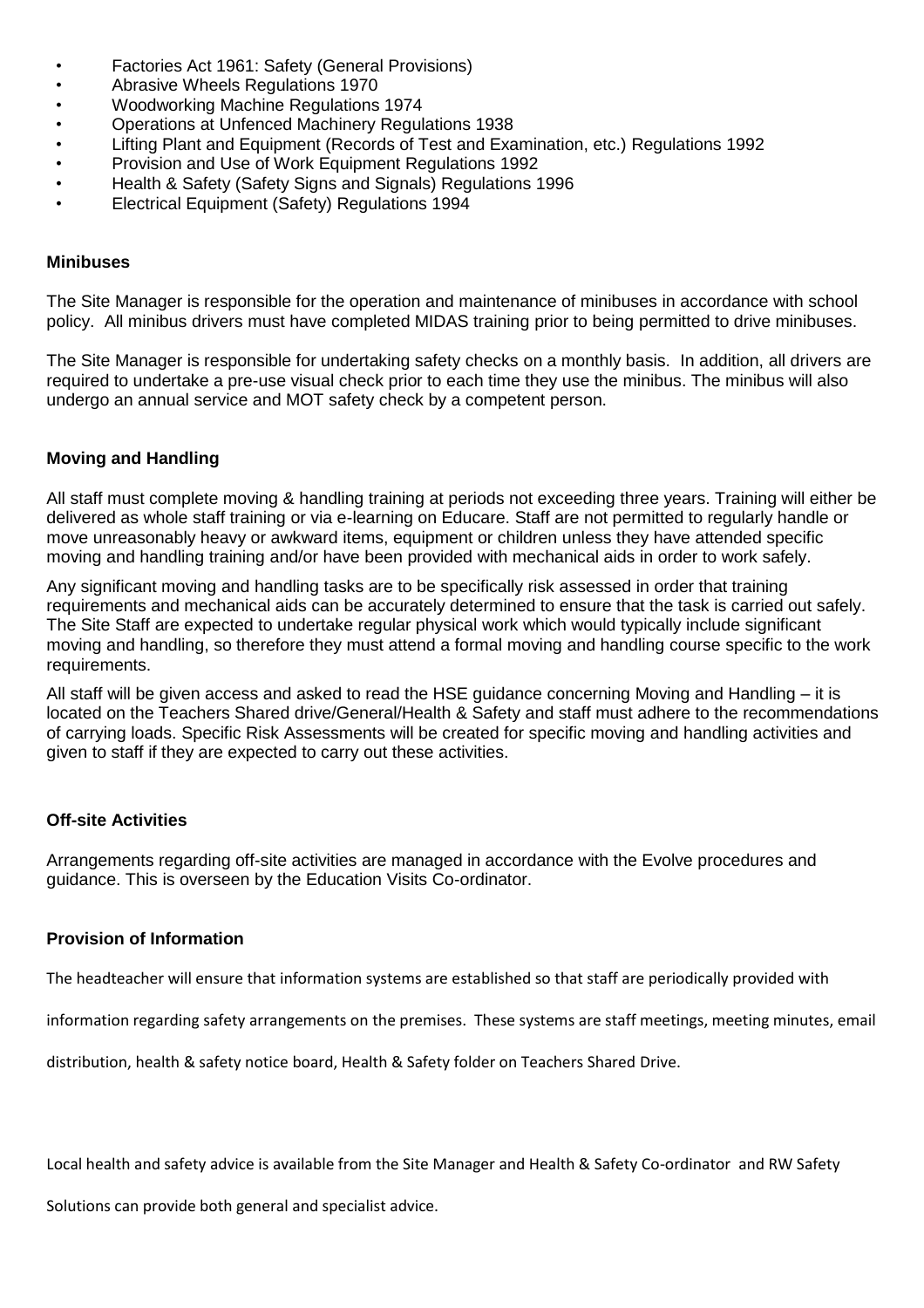The *Health and Safety Law* poster is displayed in Reception and the Staff Room.

## **Risk Assessment**

General risk assessment management will be co-ordinated by the health and safety co-ordinator and must be undertaken for all areas where a significant risk is identified or a possibility of such risk exists. The trained risk assessors and Health & Safety Coordinator will oversee the correct completion of risk assessments. Risk assessments will be carried out by those staff with the appropriate knowledge and understanding in each area of work and validated by a trained risk assessor.

All risk assessments and associated control measures are to be approved by the headteacher or their delegated member of staff prior to implementation. Completed risk assessments are listed in the Risk Register and will be reviewed periodically in accordance with each risk assessment's review date as listed for review in the premises bring-up diary system. Risk assessments will be available to staff on the Teachers Shared area.

## **Security**

Arrangements regarding security are based on the site security risk assessment and are set out in the security and lone working policy.

## **Smoking**

Smoking is not permitted on the premises. This includes e-cigarettes and vaping.

## **Stress & Wellbeing**

Kings International College is committed to promoting high levels of health and wellbeing and recognises the importance of identifying & reducing workplace stressors.

Stress management through appropriate consultation with staff will be periodically reviewed and acted upon in accordance with the Health & Safety Executive's Management Standards, guidance and requirements.

On site arrangements to monitor, consult and reduce stress situations include :

- The Headteacher and Senior Leadership Team have an open door policy and available to all staff if they are feeling stressed.
- Staff have access to the Employee Assistance Programme the number of which is displayed in the staff room and in the Health & Safety folder on the Teachers shared drive.
- The Headteacher and Senior Leadership Team review workload on staff and reduce unnecessary tasks and meetings.
- Occupational Health Referrals.

### **Swimming Pool Management**

The swimming pool managed and operated by The Fins Swimming Club under a Transfer of Control Agreement.

## **Traffic Management**

Arrangements regarding on-site traffic safety are based on Traffic on site risk assessment.

# **Training**

Health and safety induction training will be provided and recorded for all new staff/volunteers in accordance with the

Health & Safety Training Plan. This training will be delivered by the Site Manager or Health & Safety Coordinator.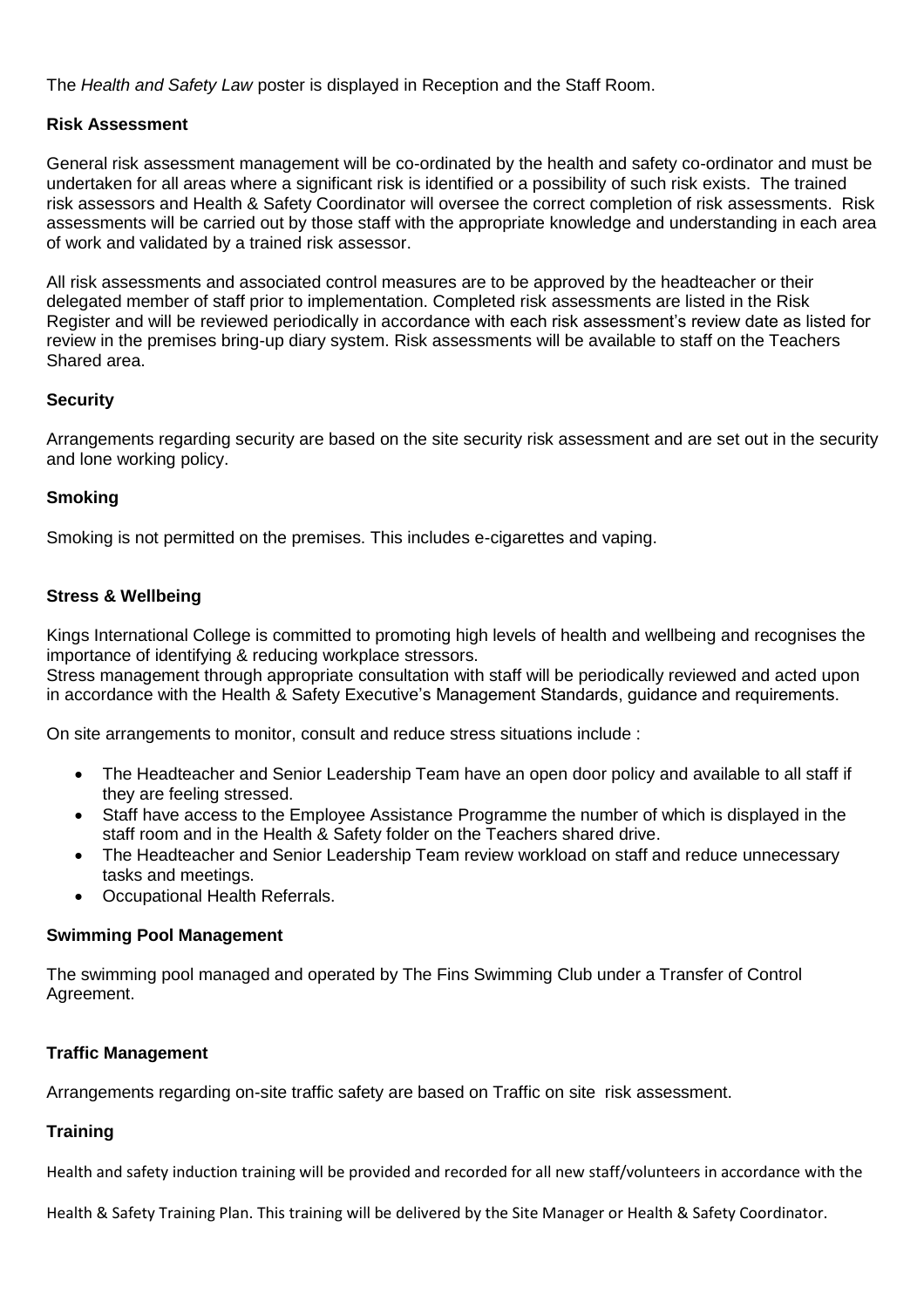The headteacher is responsible for ensuring that all staff/volunteers are provided with adequate information,

instruction and training regarding their safety at work. A training needs analysis will be carried out from which a

comprehensive health and safety training plan will be developed and maintained to ensure health and safety training is

effectively managed for all staff who require it.

All staff will be provided with the following as a minimum training provision:

- Induction training regarding all the requirements of this health and safety policy
- Appropriate local training regarding risk assessments and safe working practices
- Updated training and information following any significant health and safety change
- Specific training commensurate to their own role and activities
- Periodic refresher training that will not exceed three yearly intervals

Training records are held by the Health & Safety Co-ordinator who is responsible for co-ordinating all health and safety training requirements, maintaining the health and safety training plan, and managing the planning of refresher training for all staff.

#### **Violent Incidents**

Violent, aggressive, threatening or intimidating behaviour towards staff, whether verbal, written, electronic or physical, will not be tolerated at Kings International College.

Staff must report all such violent and aggressive incidents to the Headteacher to ensure that there is an awareness of potential issues and/or injuries, and so as to enable incidents to be appropriately investigated so that reasonable actions may be taken to support those involved and reduce the risk of similar incidents occurring in the future. Violent incident reporting is totally confidential.

#### **Visitors**

All visitors must initially report to the main reception to sign in and receive a visitors badge on either a red lanyard

(must be supervised at all times) or a green lanyard (unsupervised – a valid DBS and ID has been seen).

Visitors to the premises will be provided with a Visitors leaflet providing key information on Safeguarding and health

and safety at the school.

#### **Work at Height**

At Kings International College general work at height will be undertaken in accordance with the on-site generic risk assessment for work at height which identifies general requirements and safe working practices. Specific or higher risk tasks will be carried out in accordance with a specific risk assessment for that task.